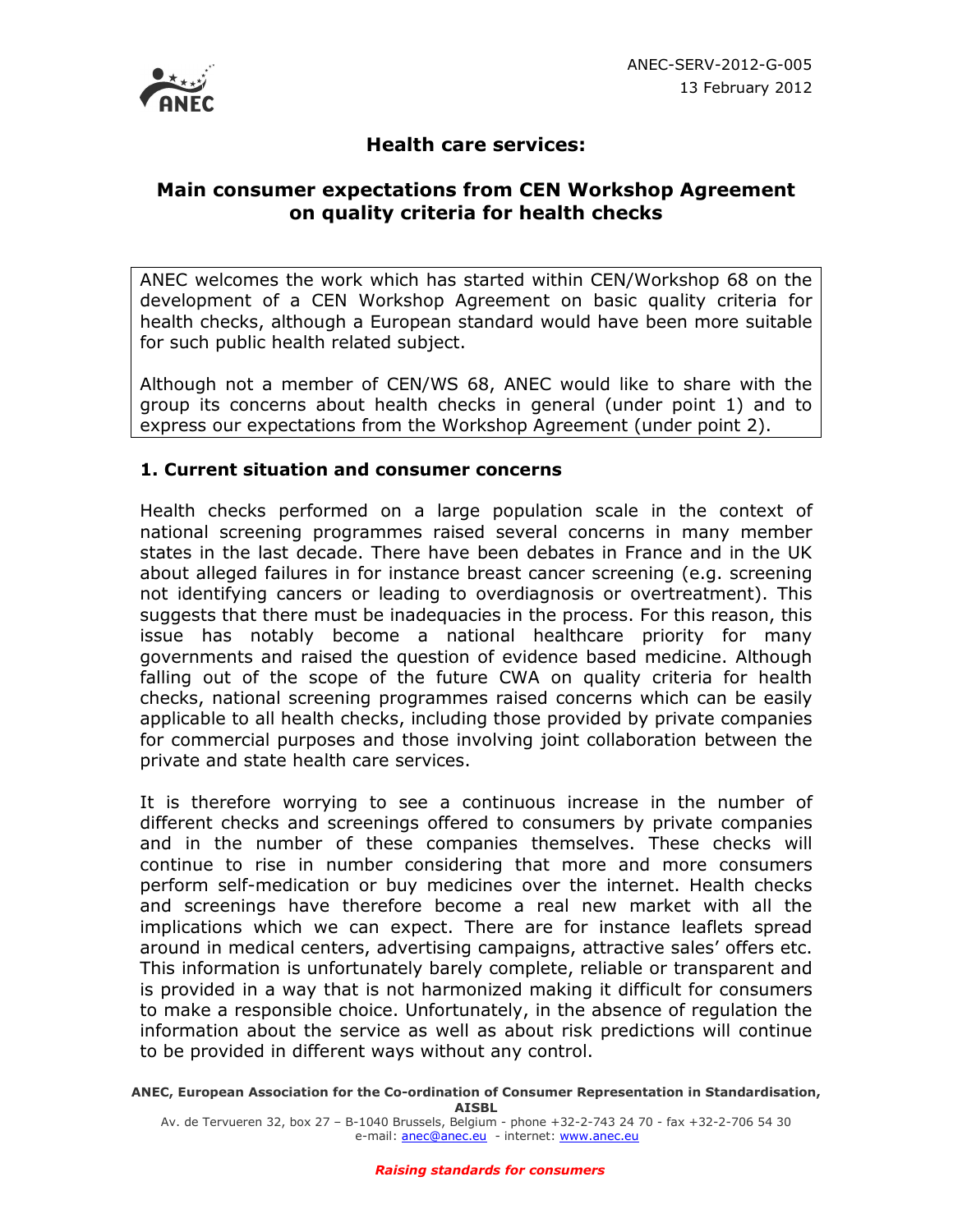

Beyond the issue of unreliable or non-transparent information are the health risks associated with the checks. Many of the tests performed are barely accurate or reliable. They can lead to false results making people seek unnecessary treatment or have a false sense of security. These tests can also be provided to people who have not had any symptoms or do not fall within the categories of people for whom the test was intended. The tests performed can also pose health risks alone, such as a radiation risk sometimes aggravated by incorrect installation or maintenance of the devices. The technologies are even sometimes too new making it difficult to ensure that they are used in a safe way as possible side effects associated with the use of the technologies may not yet be known. The qualifications of the personnel providing the service and the installation and maintenance of the appliances may also leave room for improvement.

In this context, ANEC believes that quality and safety criteria for health checks and screenings, whatever the context in which they are provided<sup>1</sup> need to be established and their implementation ought to be controlled.

## **2. Consumer expectations from CEN Workshop Agreement**

Although ANEC is not a member of CEN/WS 68, quality criteria for health checks is a crucial issue for consumers and we will closely monitor the work and react if need be. We believe it important however to share our concerns and expectations with the group at this early stage of the CWA's development so as to ensure that the consumer views are taken into account.

ANEC calls for:

<u>.</u>

- The quality criteria to reflect the needs of consumers and not those of patients exclusively. Although the voice of patients' groups is important, their concerns are not always similar to those of 'average' consumers, who do not suffer from any particular disease or handicap. It is therefore crucial that quality and safety criteria reflect consumer needs and concerns in general and not just specific patients' needs – this is a consumer issue and not just a clinical issue.

 $<sup>1</sup>$  e.g. in the context of national screening programmes or provided directly by private</sup> companies or in joint collaboration between the private and state health care services.

**ANEC, European Association for the Co-ordination of Consumer Representation in Standardisation, AISBL** 

Av. de Tervueren 32, box 27 – B-1040 Brussels, Belgium - phone +32-2-743 24 70 - fax +32-2-706 54 30 e-mail: anec@anec.eu - internet: www.anec.eu